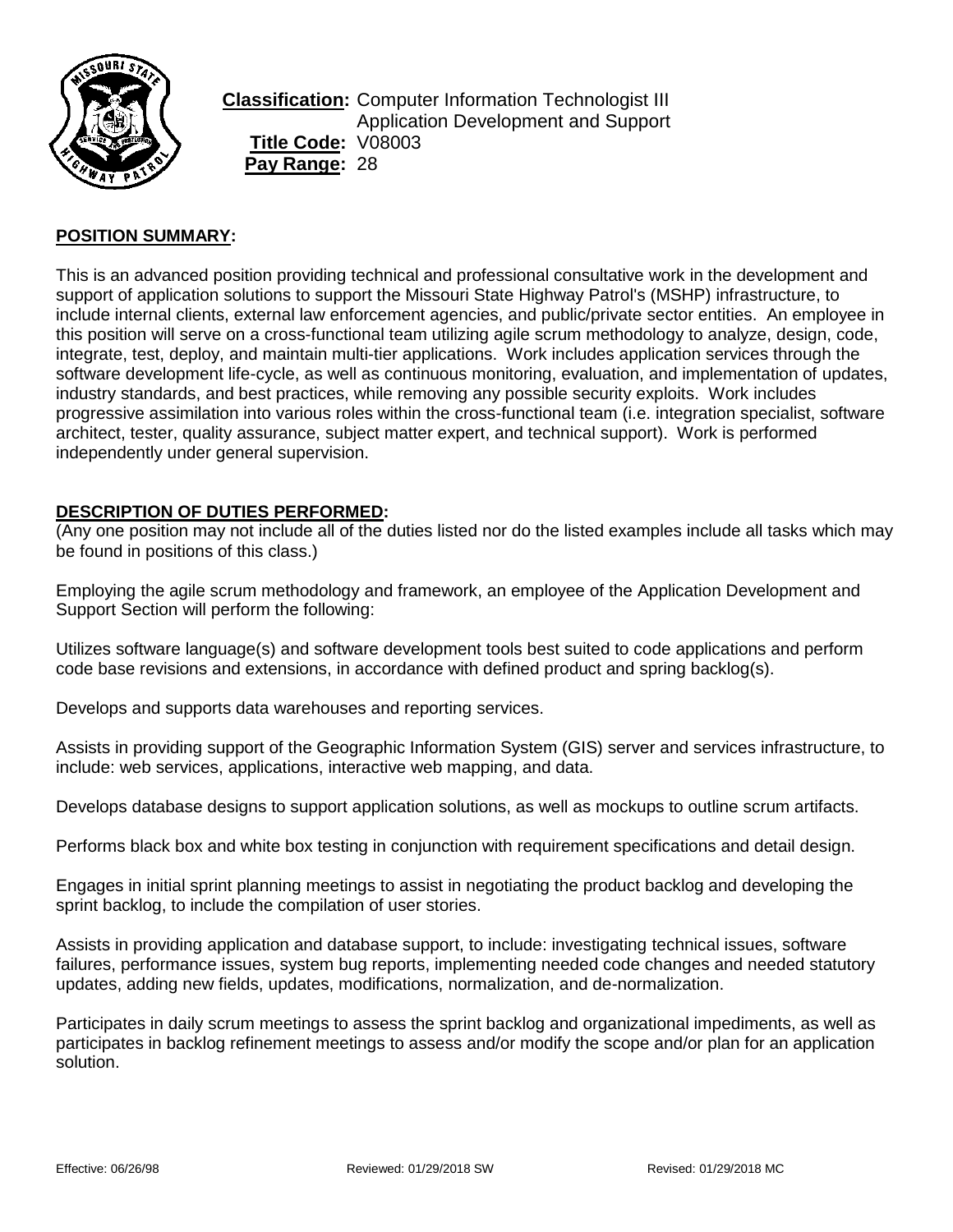# **Classification:** Computer Information Technologist III Application Development and Support **Title Code:** V08003 **Pay Range:** 28 Page 2

Assists in evaluating cross functioning applications, application retirements, and end-of-support/legacy systems, and assists in developing recommendations as to their future support and integration with current applications.

Assists in researching, evaluating, and pursuing new technologies, software development practices, and concept designs for application services, and assists in developing recommendations as to their integration within the unit.

Documents and develops support manuals on applications for future development, maintenance, and knowledge transfer, to include: server environments, business rules, databases/files, troubleshooting, application installation, and code deployment.

Assists in creating ad-hoc reports, as well as modifying and/or correcting any existing ad-hoc report errors.

Engages in sprint review meetings and sprint retrospectives for future sprints and development of the team.

Performs other related work as assigned.

## **REQUIRED KNOWLEDGE, SKILLS, AND ABILITIES:**

Considerable knowledge of the principles of computer programming and systems analysis, design, testing and documentation as it relates to the agile scrum methodology, concepts, and practices.

Considerable knowledge of the general operating principles and capabilities of computer hardware and software.

Considerable knowledge of software development languages and software development tools.

Considerable knowledge of information technology platforms.

Considerable knowledge of database management systems.

Considerable knowledge of the principles of project management as it relates to the agile scrum methodology, concepts, and practices.

Considerable knowledge of continuing trends and developments in software development languages and tools.

Working knowledge of the agency's functions and inter-relationships.

Working knowledge of the information strategic planning process.

Working knowledge of the systems management process.

Possess successful time management techniques.

Possess good organizational skills.

Ability to effectively coordinate/organize projects involving multiple organizations and/or groups.